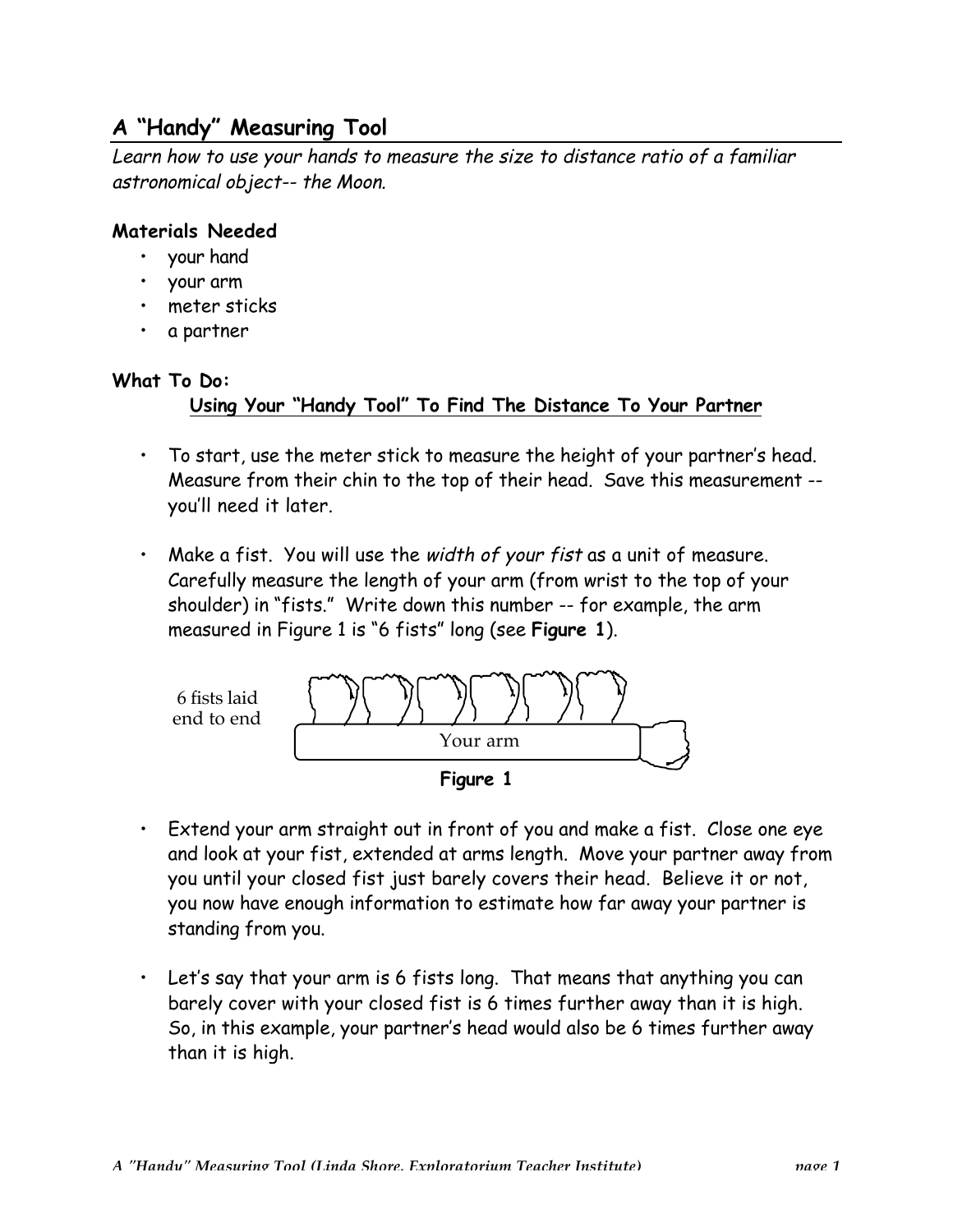- Using the height of your partner's head (measured earlier) and the length of your arm in fists, estimate how far your partner is away from you. Check your answer with the meter stick.
- Below is a table of other "handy measuring tools" and the distance to size ratios for each. For example, anything you can just cover with the tip of your outstretched thumb will be 30 x farther away from you than it is big.

| Part Of Hand<br>To Compare     | <b>Sketch</b> | Distance to<br>size ratio | Angular<br>Degrees<br>(approximate) |
|--------------------------------|---------------|---------------------------|-------------------------------------|
| Outstretched Thumb &<br>Pinkie | 17            | 3:1                       | $20^{\circ}$                        |
| <b>Clenched Fist</b>           |               | 6:1                       | $10^{\circ}$                        |
| Thumb                          | $=$           | 30:1                      | $2^{\circ}$                         |
| Pinkie                         |               | 60:1                      | $1^\circ$                           |

## **Using Your "Handy Tool" To Find The Distance To The Moon**

- Look at a calendar and find a night when the Moon will be full. (During this phase, the Moon will rise at sunset and set at sunrise.) Before going outside to look at the full moon, make the following guess -- what part of your hand (extended at arm's length) will you need to hold out in front of you to just barely cover the full moon? Your fist? Your thumb? Your pinkie? Less than a pinkie? More than your clenched fist?
- Find the full moon and check your prediction. Were you surprised that the full moon appeared smaller than any of your fingers?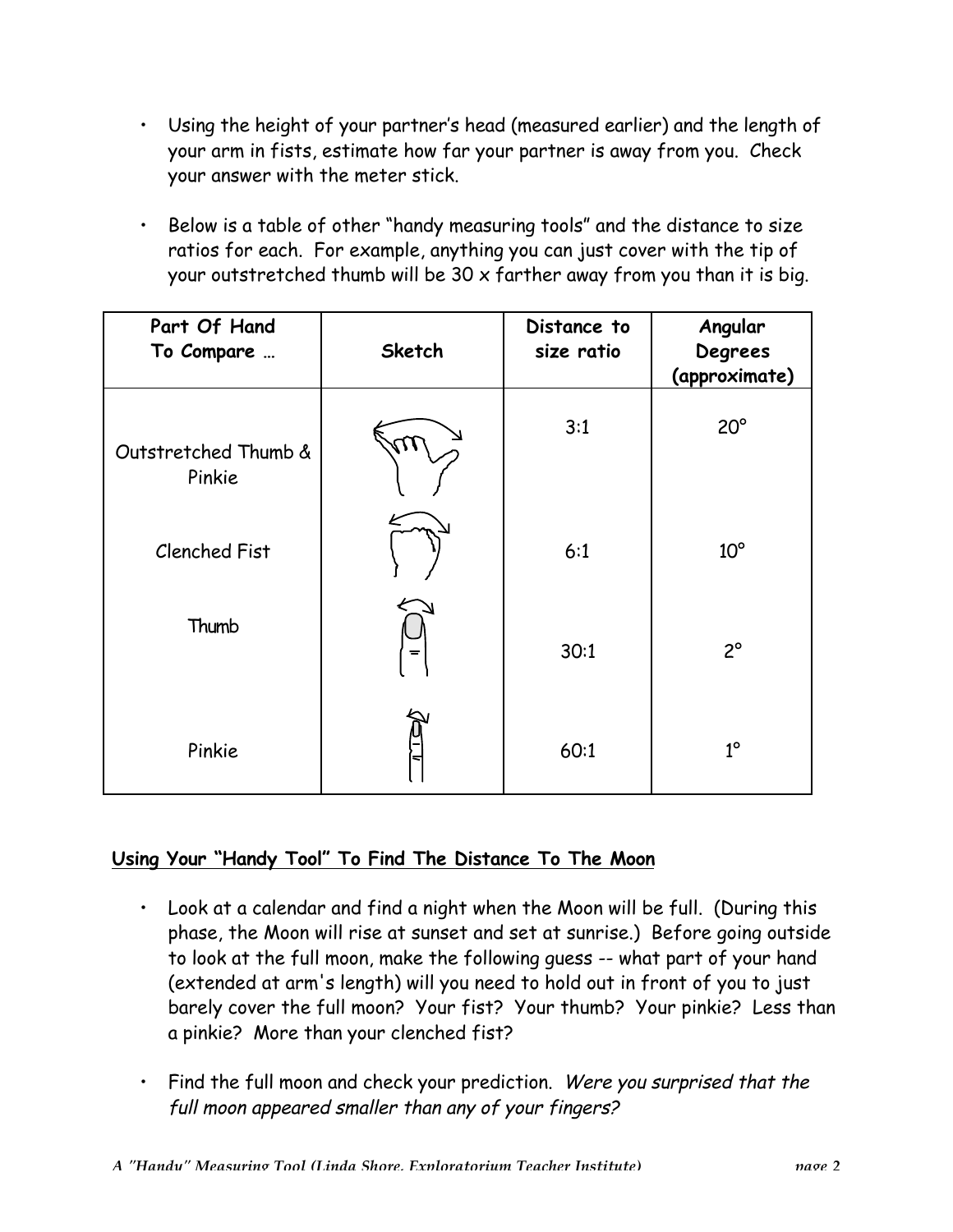- As best you can, estimate the apparent size of the full moon in "pinkie nail widths." For most people, the full moon is about 1/2 pinkie nail widths in apparent size.
- The Moon is about 2000 miles in diameter. Let's say that the moon looked like it was about 1/2 pinkie nail width in apparent size. Anything you can just barely cover with the tip of your entire pinkie is 60 times farther away than its diameter. Since the moon appeared to be only 1/2 pinkie in size, this means that the moon is 120 times further away than it is big. In other words, the moon is 120  $X$  2000 miles = 240,000 miles away from the Earth.

### **What's Going On?**

These activities make use of similar triangles and linear proportion. When you extend your arm and clench your fist, you are forming a triangle. The base of this triangle if your arm and the height is your clenched fist. When you use your fist to cover a distant object, you are essentially forming another triangle -- its base is the distance between your eye and the object and the height is the height of the object itself. These two triangles are **similar triangles** . This is because the angles making up one triangle are the same as the angles making up the other triangle (**Figure 2**).



When two triangles are similar, the lengths of their sides are proportional. Mathematically, this is written as:

Height (triangle A) Height (triangle B) Base (triangle A) Base (triangle B)

Let's apply this relationship to the Moon problem. In this example, triangle A is the triangle formed by half your pinkie nail (height A) your arm (base A). Triangle B